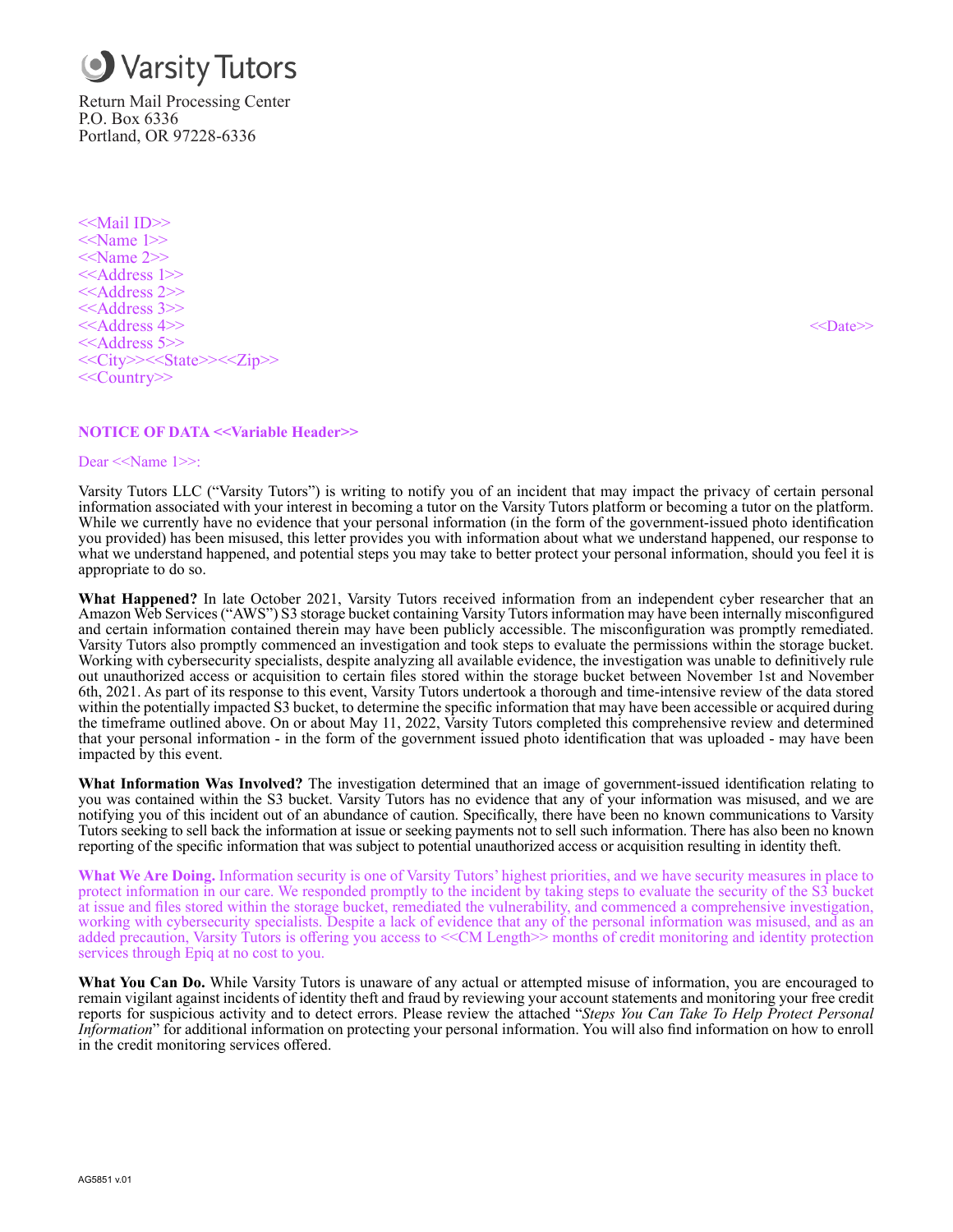**For More Information.** We understand that you may have questions that are not addressed in this notice. If you have additional questions or concerns, please call 877-794-1518 between 9am and 9 pm Eastern, Monday through Friday (excluding major U.S. holidays). Please note that the preceding number is for a hosted call-center that should be able to address questions or concerns regarding the incident, and if you contact Varsity Tutors via telephone, email, or by other means, you will be directed to the same call-center telephone number as listed in this paragraph. If you contact Varsity Tutors directly, as opposed to the call-center, you will not be provided any additional information.

Sincerely,

**Varsity Tutors LLC Corporate & Legal Division** 101 S. Hanley Rd, Suite 300 St. Louis, MO | 63105-3406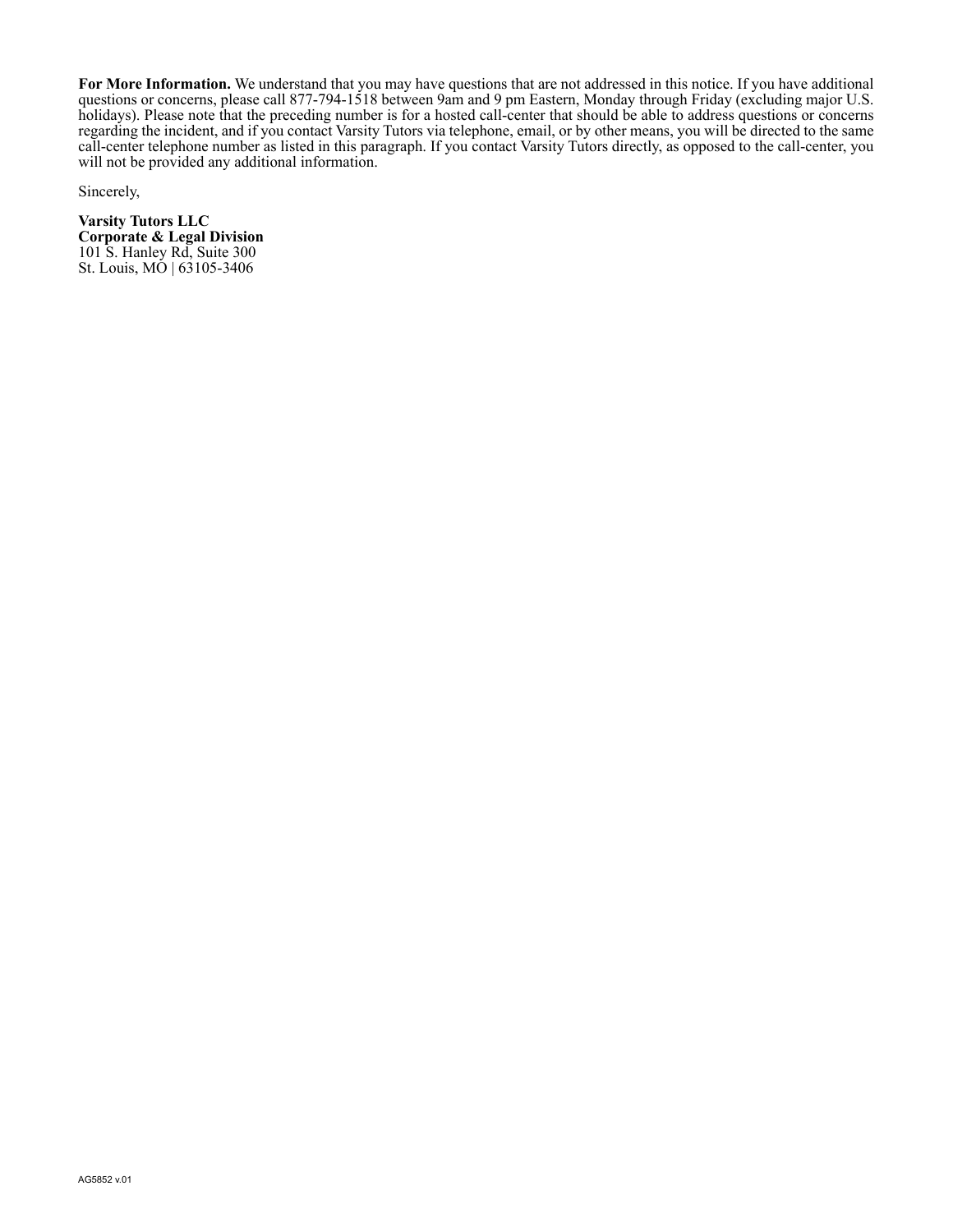## **Steps You Can Take to Help Protect Personal Information**

# **Enroll in Credit Monitoring**



**Enter your Activation Code: <<Enrollment Code>> Enrollment Deadline: <<Enrollment Deadline>>**

# **Equifax Credit Watch**™ **Gold**

\*Note: You must be over age 18 with a credit file to take advantage of the product

## **Key Features**

- Credit monitoring with email notifications of key changes to your Equifax credit report
- Daily access to your Equifax credit report
- WebScan notifications<sup>1</sup> when your personal information, such as Social Security Number, credit/debit card or bank account numbers are found on fraudulent Internet trading sites
- Automatic fraud alerts<sup>2</sup>, which encourages potential lenders to take extra steps to verify your identity before extending credit, plus blocked inquiry alerts and Equifax credit report lock<sup>3</sup>
- Identity Restoration to help restore your identity should you become a victim of identity theft, and a dedicated Identity Restoration Specialist to work on your behalf
- Up to  $$1,000,000$  of identity theft insurance coverage for certain out of pocket expenses resulting from identity theft<sup>4</sup>

## **Enrollment Instructions**

#### Go to *www.equifax.com/activate*

Enter your unique Activation Code of  $\le$ **Enrollment Code>>** then click "Submit" and follow these 4 steps:

1. **Register:**

Complete the form with your contact information and click "Continue". *If you already have a myEquifax account, click the 'Sign in here' link under the "Let's get started" header. Once you have successfully signed in, you will skip to the Checkout Page in Step 4*

- 2. **Create Account:**
	- Enter your email address, create a password, and accept the terms of use.
- 3. **Verify Identity:**
	- To enroll in your product, we will ask you to complete our identity verification process.
- 4. **Checkout**:

Upon successful verification of your identity, you will see the Checkout Page. Click 'Sign Me Up' to finish enrolling.

#### **You're done!**

The confirmation page shows your completed enrollment.

Click "View My Product" to access the product features.

## **Monitor Your Accounts**

Under U.S. law, a consumer is entitled to one free credit report annually from each of the three major credit reporting bureaus, Equifax, Experian, and TransUnion. To order your free credit report, visit www.annualcreditreport.com or call, toll-free, 1-877-322-8228. You may also directly contact the three major credit reporting bureaus listed below to request a free copy of your credit report.

Consumers have the right to place an initial or extended "fraud alert" on a credit file at no cost. An initial fraud alert is a 1-year alert that is placed on a consumer's credit file. Upon seeing a fraud alert display on a consumer's credit file, a business is required to take steps to verify the consumer's identity before extending new credit. If you are a victim of identity theft, you are entitled to an extended fraud alert, which is a fraud alert lasting seven years. Should you wish to place a fraud alert, please contact any one of the three major credit reporting bureaus listed below.

As an alternative to a fraud alert, consumers have the right to place a "credit freeze" on a credit report, which will prohibit a credit bureau from releasing information in the credit report without the consumer's express authorization. The credit freeze is designed to prevent credit, loans, and services from being approved in your name without your consent. However, you should be aware that using a credit freeze to take control over who gets access to the personal and financial information in your credit report may delay, interfere with, or prohibit the timely approval of any subsequent request or application you make regarding a new loan, credit, mortgage, or any other account involving the extension of credit.